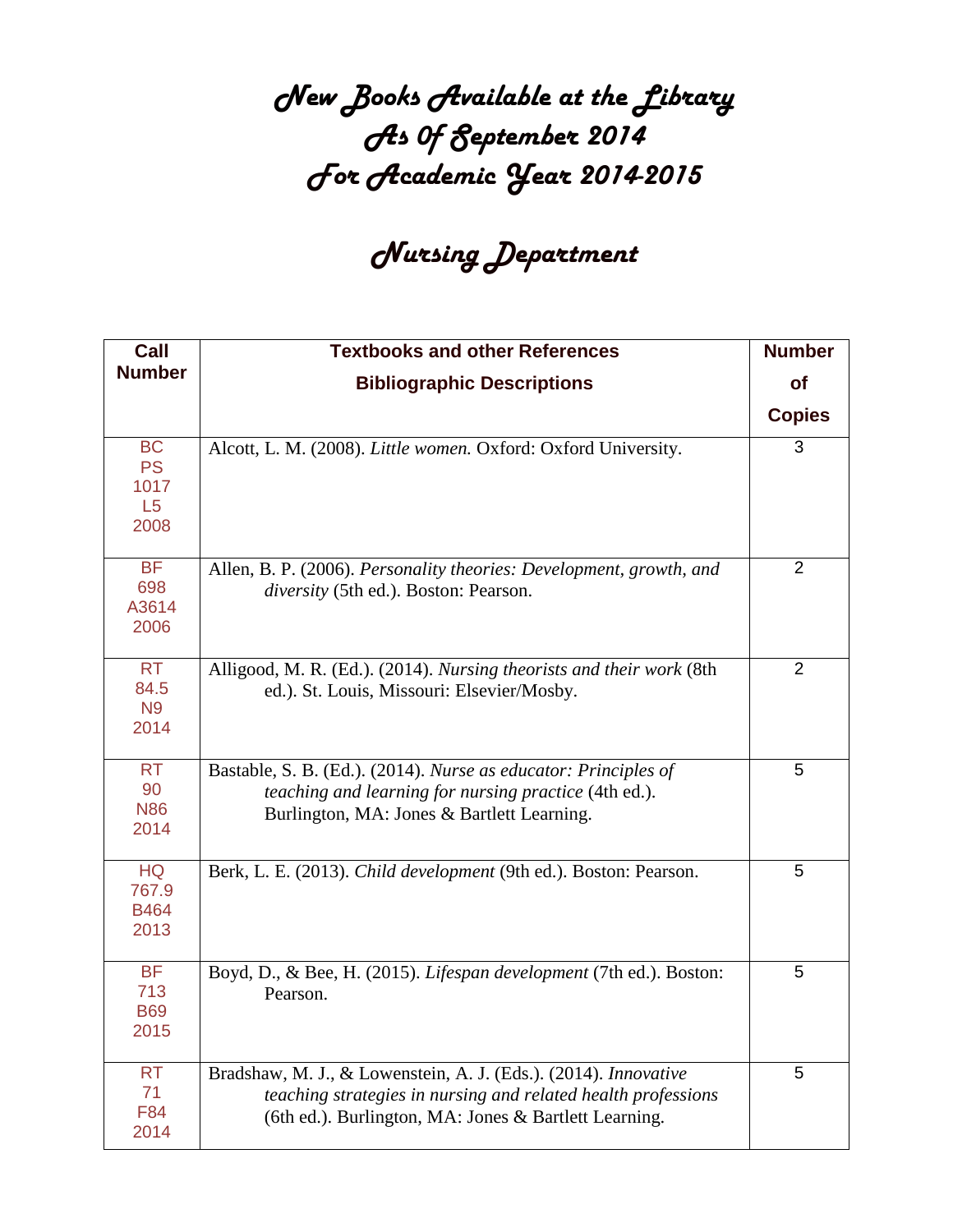| <b>RC</b><br>683.5<br>.E <sub>5</sub><br><b>B726</b><br>2010 | Brosche, T. A. (2010). The EKG handbook. Sudburry, Mass.: Jones<br>and Bartlett.                                                                                                                   | 5              |
|--------------------------------------------------------------|----------------------------------------------------------------------------------------------------------------------------------------------------------------------------------------------------|----------------|
| <b>RT</b><br>81.5<br><b>B863</b><br>2011                     | Burns, N., & Grove, S. K. (2011). Understanding nursing research:<br>Building and evidence-based practice (5th ed.). St. Louis, MO:<br>Saunders/Elsevier.                                          | 20             |
| <b>RC</b><br>86.7<br>C36<br>2014                             | Campbell, J. (2014). International trauma life support for emergency<br>care providers (7th ed.). England: Pearson.                                                                                | $\overline{2}$ |
| QP<br>360<br>C <sub>35</sub><br>2014                         | Carlson, N. R. (2014). Physiology of behavior (11th ed.). Essex:<br>Pearson.                                                                                                                       | 3              |
| <b>BC</b><br><b>HQ</b><br>798<br>C2743<br>2005               | Carnegie, D. D. (2005). How to win friends and influence people for<br>teen girls. New York, NY: Fireside.                                                                                         | $\overline{2}$ |
| R.<br>123<br>C434<br>2012                                    | Chabner, D. A. (2012). Medical terminology: A short course (6th ed.).<br>St. Louis, Missouri: Elsevier/Saunders.                                                                                   | 5              |
| <b>RT</b><br>62<br>F686<br>2011                              | Christensen, B. L., & Kockrow, E. O. (Eds.). (2011). Foundations of<br>nursing (6th ed.). St. Louis, Missouri: Mosby/Elsevier.                                                                     | 3              |
| <b>RT</b><br>51<br>H <sub>16</sub><br>2014                   | Clinical handbook for Brunner & Suddarth's textbook of medical-<br>surgical nursing (13rd ed.). (2014). Philadelphia: Wolters<br>Kluwer/Lippincott Williams & Wilkins.                             | 5              |
| <b>RC</b><br>455.2<br>.C4<br><b>D53</b><br>2013              | Diagnostic and statistical manual of mental disorders: DSM-5 (5th<br>ed.). (2013). Washington, DC: American Psychiatric<br>Association.                                                            | 5              |
| <b>LB</b><br>2810.3<br><b>T35</b><br>2006                    | Driscoll, A., & de Noriega, D. C. (Eds.). (2006). Taking ownership of<br>accreditation: Assessment processes that promote institutional<br>improvement and faculty engagement. Sterling, Virginia: | $\overline{2}$ |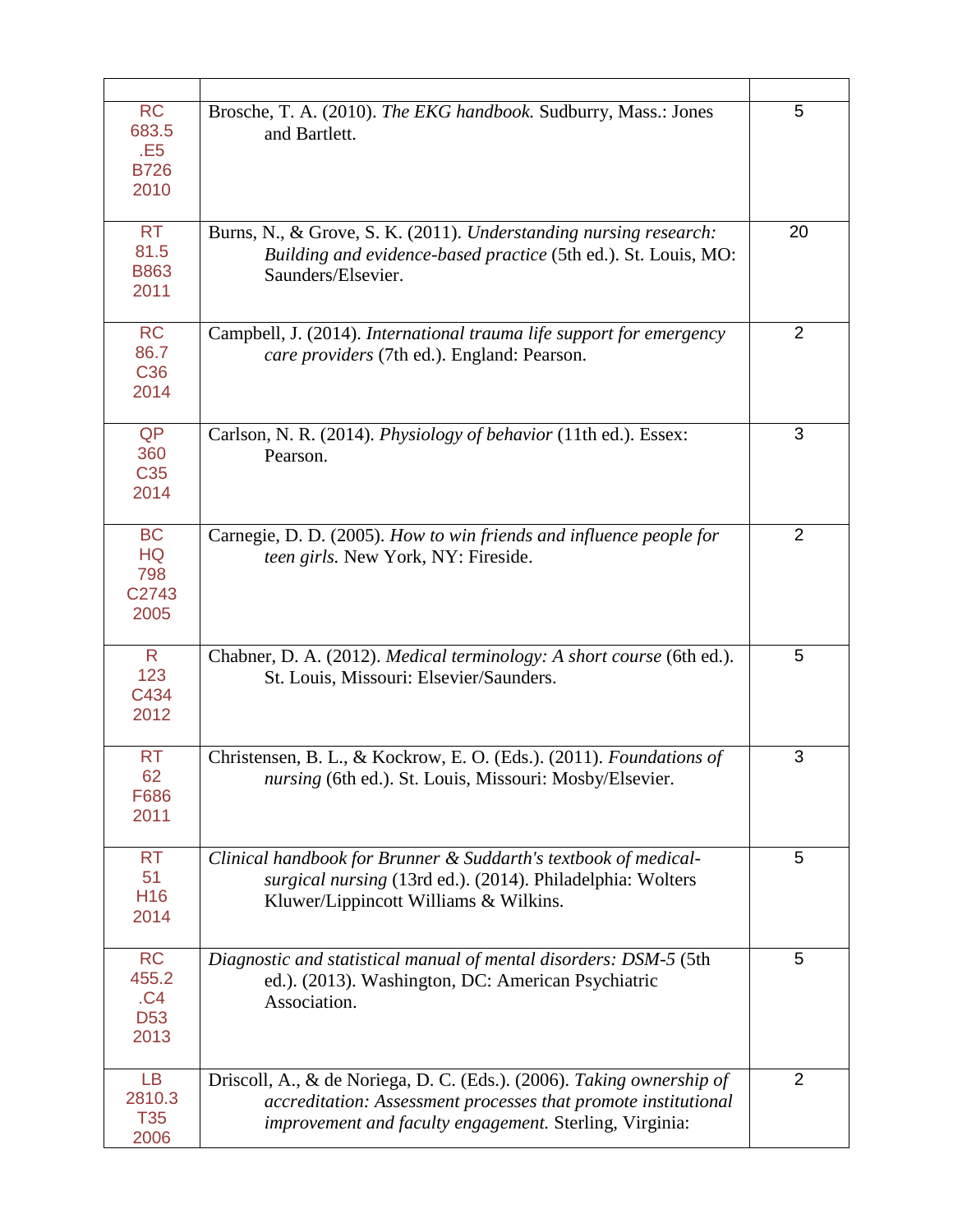|                                           | Stylus.                                                                                                                                                                                |    |
|-------------------------------------------|----------------------------------------------------------------------------------------------------------------------------------------------------------------------------------------|----|
| <b>RC</b><br>440<br>P7338<br>2012         | Fortinash, K. M., & Holoday Worret, P. A. (Eds.). (2012). Psychiatric<br>mental health nursing (5th ed.). St. Louis, MO:<br>Elsevier/Mosby.                                            | 5  |
| <b>HV</b><br>6626.5<br><b>P73</b><br>2010 | Giardino, A. P., Lyn, M. A., & Giardino, E. R. (Eds.). (2010). A<br>Practical guide to the evaluation of child physical abuse and<br>neglect (2nd ed.). New York: Springer.            | 3  |
| <b>RT</b><br>81.5<br>G76<br>2011          | Grove, S. K., & Burns, N. (2011). Study guide for understanding<br>nursing research: Building an evidence-based practice (5th<br>ed.). Missouri: Saunders/Elsevier.                    | 20 |
| QP<br>34.5<br>G <sub>9</sub><br>2011      | Guyton, A. C., & Hall, J. E. (2011). Guyton and Hall textbook of<br>medical physiology (20th ed.). Philadelphia, PA:<br>Saunders/Elsevier.                                             | 3  |
| <b>RA</b><br>776.9<br>H39<br>2014         | Hayden, J. (2014). Introduction to health behavior theory (2nd ed.).<br>Burlington, MA: Jones & Bartlett Learning.                                                                     | 5  |
| <b>RJ</b><br>499<br>H45<br>2005           | Helping your child through nearly adolescence: For parents of<br>children from 10 through 14. (2005). Washington, DC: U.S.<br>Department of Education.                                 | 5  |
| <b>RT</b><br>41<br>T46<br>2014            | Hinkle, J. L., & Cheever, K. H. (2014). Brunner & Suddarth's textbook<br>of medical-surgical nursing (13th ed.). Philadelphia: Wolters<br>Klower Health/Lippincott Williams & Wilkins. | 25 |
| <b>RT</b><br>41<br>M498<br>2014           | Hogan, M. A., Dentlinger, N. C., & Ramdin, V. (Eds.). (2014).<br>Medical-surgical nursing (3rd ed.). Boston: Pearson.                                                                  | 5  |
| <b>RC</b><br>440<br><b>H88</b><br>2012    | Hutchinson, K. (2012). Psychiatric-mental health nursing: Review and<br>resource manual (4th ed.). Silver Spring, MD: American<br>Nurses Credentialing Center.                         | 5  |
| $\mathsf{R}$<br>728.8<br>158<br>2013      | ICD-10-PCS: The complete official draft code set. (2014). Salt Lake<br>City, UT: OptumInsight.                                                                                         | 3  |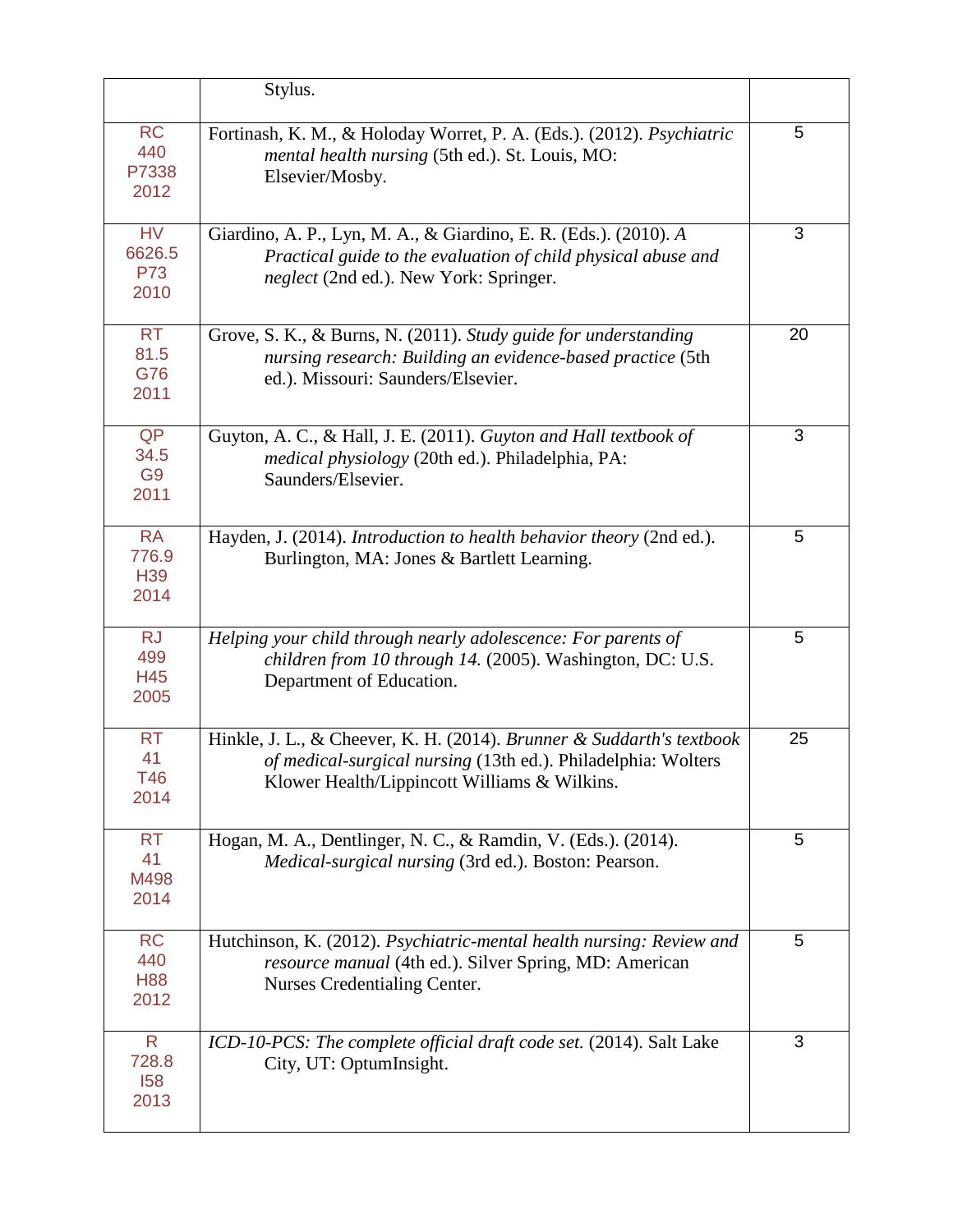| <b>RT</b><br>55<br>179<br>2014                | Irwin, B. J., & Burckhardt, J. A. (2014). NCLEX-RN 2014-2015:<br>Strategies, practice, & review with practice test. New York:<br>Kaplan.                                                        | 5              |
|-----------------------------------------------|-------------------------------------------------------------------------------------------------------------------------------------------------------------------------------------------------|----------------|
| <b>RT</b><br>55<br>179<br>2014                | Irwin, B. J., Yock, P. A., & Burckhardt, J. A. (2014). NCLEX-PN<br>2014-2015: Strategies, practice, & review with practice test.<br>New York: Kaplan.                                           | 5              |
| <b>RT</b><br>120<br>.15<br>J65<br>2009        | Jones, J., & Fix, B. (2009). Critical care notes: Clinical pocket guide.<br>Philadephia: F.A. Davis.                                                                                            | 5              |
| <b>RT</b><br>89<br><b>K45</b><br>2014         | Kelly, P., & Tazbir, J. (2014). Essentials of nursing leadership $\&$<br>management (3rd ed.). Australia: Cengage Learning.                                                                     | 5              |
| <b>RA</b><br>781<br>K763<br>2014              | Kotecki, J. E. (2014). Physical activity & health: An interactive<br>approach (4th ed.). Burlington, MA: Jones & Bartlett<br>Learning.                                                          | 5              |
| <b>RT</b><br>56<br>D386<br>2012               | Lagerquist, S. L., Nelson, R., McMillin, J., Parilo, D. W., Snider, K.<br>E., & Wisherop, J. R. (2012). Davi's NCLEX-RN success (3rd<br>ed.). (S. L. Lagerquist, Ed.) Philadelphia: F.A. Davis. | 5              |
| <b>RT</b><br>81.5<br>N8665<br>2014            | LoBiondo-Wood, G., & Haber, J. (Eds.). (2014). Nursing research :<br>Methods and critical appraisal for evidence-based practice<br>(8th ed.). St. Louis, Missouri: Elsevier Mosby.              | 3              |
| <b>BC</b><br>QB<br>54<br>M49<br>2013          | Meyer, S. (2013). The Host: A novel. New York: Back Bay Books.                                                                                                                                  | $\overline{2}$ |
| <b>RT</b><br>120<br>.15<br><b>M67</b><br>2013 | Morton, P. G., & Fontaine, D. K. (2013). Critical care nursing: A<br>holistic approach (10th ed.). Philadelphia: Wolters<br>Kluwer/Lippincott Williams & Wilkins.                               | 5              |
| <b>RG</b><br>951<br><b>M87</b><br>2013        | Murray, S. S., & McKinney, E. S. (2013). Foundations of maternal-<br>newborn and women's health nursing (6th ed.). St. Louis,<br>Missouri: Elsevier.                                            | 25             |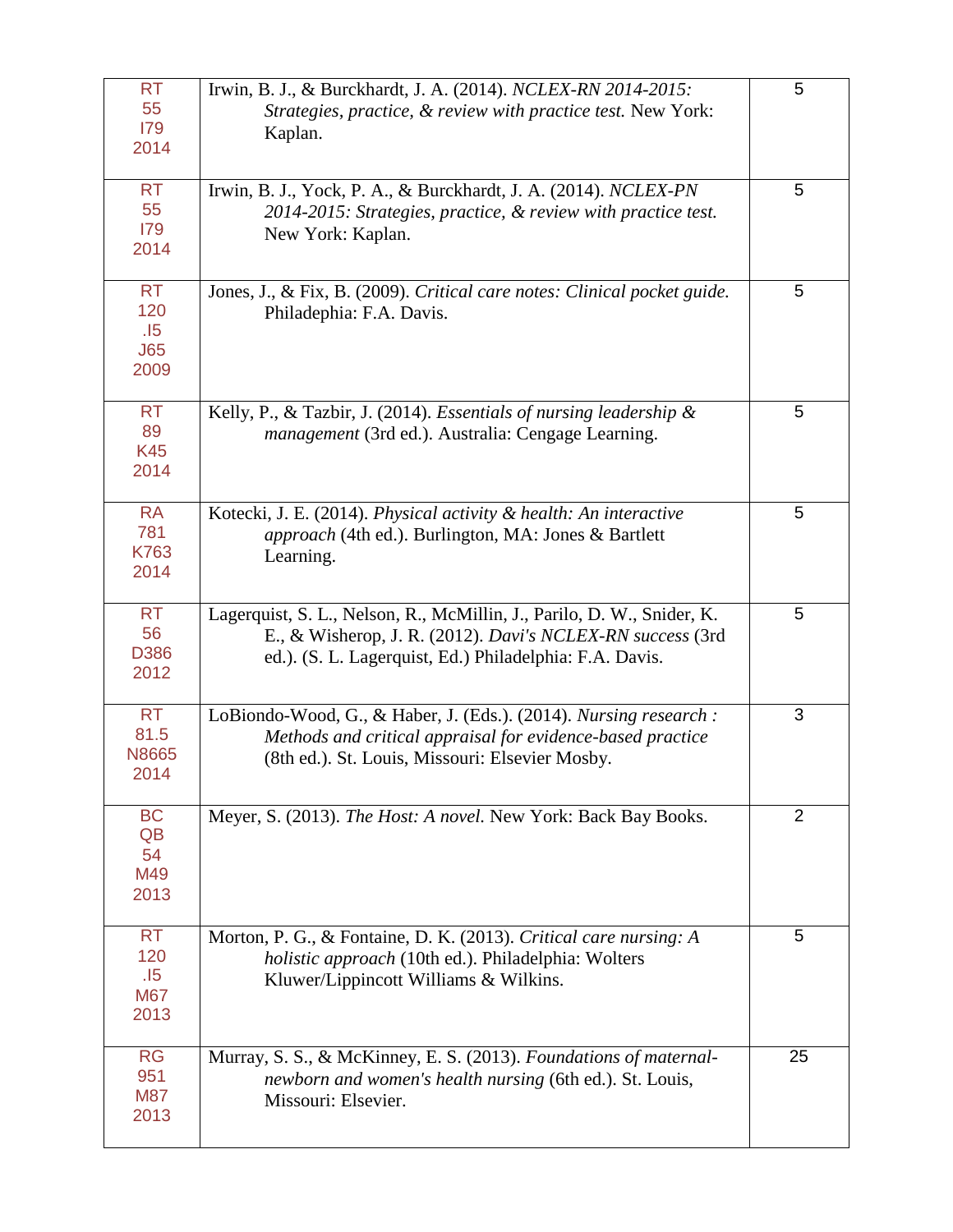| <b>RT</b><br>48.6<br>C6<br>2007                                  | Newfield, S. A., Mittie, H. D., Tilley, D. S., Sridaromont, K. L., &<br>Maramba, P. (2007). Cox's clinical applications of nursing<br>diagnosis: Adult, child, women's, mental health, gerontic, and<br>home health considerations (5 ed.). Philadelphia: F.A. Davis. | 3              |
|------------------------------------------------------------------|-----------------------------------------------------------------------------------------------------------------------------------------------------------------------------------------------------------------------------------------------------------------------|----------------|
| <b>RT</b><br>41<br>P844<br>2013                                  | Potter, P. A., Perry, A. G., Stockert, P. A., & Hall, A. M. (2013).<br><i>Fundamentals of nursing</i> (8th ed.). St. Louis, Missouri:<br>Elsevier.                                                                                                                    | 5              |
| IM<br><b>RT</b><br>55<br><b>S55</b><br>2014                      | Silvestri, L. A. (2014). Saunders comprehensive review for the<br>NCLEX-RN examination (6th ed.). St. Louis, Missouri:<br>Elsevier/Saunders.                                                                                                                          | 5              |
| <b>RT</b><br>120<br>.15<br>158<br>2013                           | Sole, M. L., Klein, D. G., & Moseley, M. J. (Eds.). (2013).<br>Introduction to critical care nursing (6th ed.). St. Louis,<br>Missouri: Elsevier.                                                                                                                     | 17             |
| <b>BC</b><br><b>PZ</b><br>$\overline{7}$<br>S74625<br>Im<br>2012 | Speer, S. (2012). Immortal city. New York: Razorbill.                                                                                                                                                                                                                 | $\overline{2}$ |
| <b>RT</b><br>89<br><b>S85</b><br>2013                            | Sullivan, E. J. (2013). Effective leadership and management in nursing<br>(8th ed.). Boston: Pearson.                                                                                                                                                                 | 5              |
| <b>Rt</b><br>120<br>.15<br>C752<br>2014                          | Urden, L. D., Stacy, K. M., & Lough, M. E. (2014). Critical care<br>nursing: Diagnosis and management (7th ed.). St. Louis, MO:<br>Elsevier/Mosby.                                                                                                                    | 5              |
| <b>BF</b><br>637<br>. T5<br>V36<br>2013                          | Valkenburgh, J. M. (2013). Who's got time? time management<br>strategies made simple for you. USA: CSIPP.                                                                                                                                                             | $\overline{2}$ |
| <b>RC</b><br>440<br>V373<br>2013                                 | Varcarolis, E. M. (2013). Essentials of psychiatric mental health<br>nursing: A communication approach to evidence-based care<br>(2nd ed.). St. Louis, Missouri: Elsevier/Saunders.                                                                                   | 10             |
| <b>HV</b><br>6626.2<br><b>W35</b>                                | Wallace, H., & Roberson, C. (2014). Family violence: Legal, medical,<br>and social perspectives (7th ed.). Boston: Pearson.                                                                                                                                           | 10             |